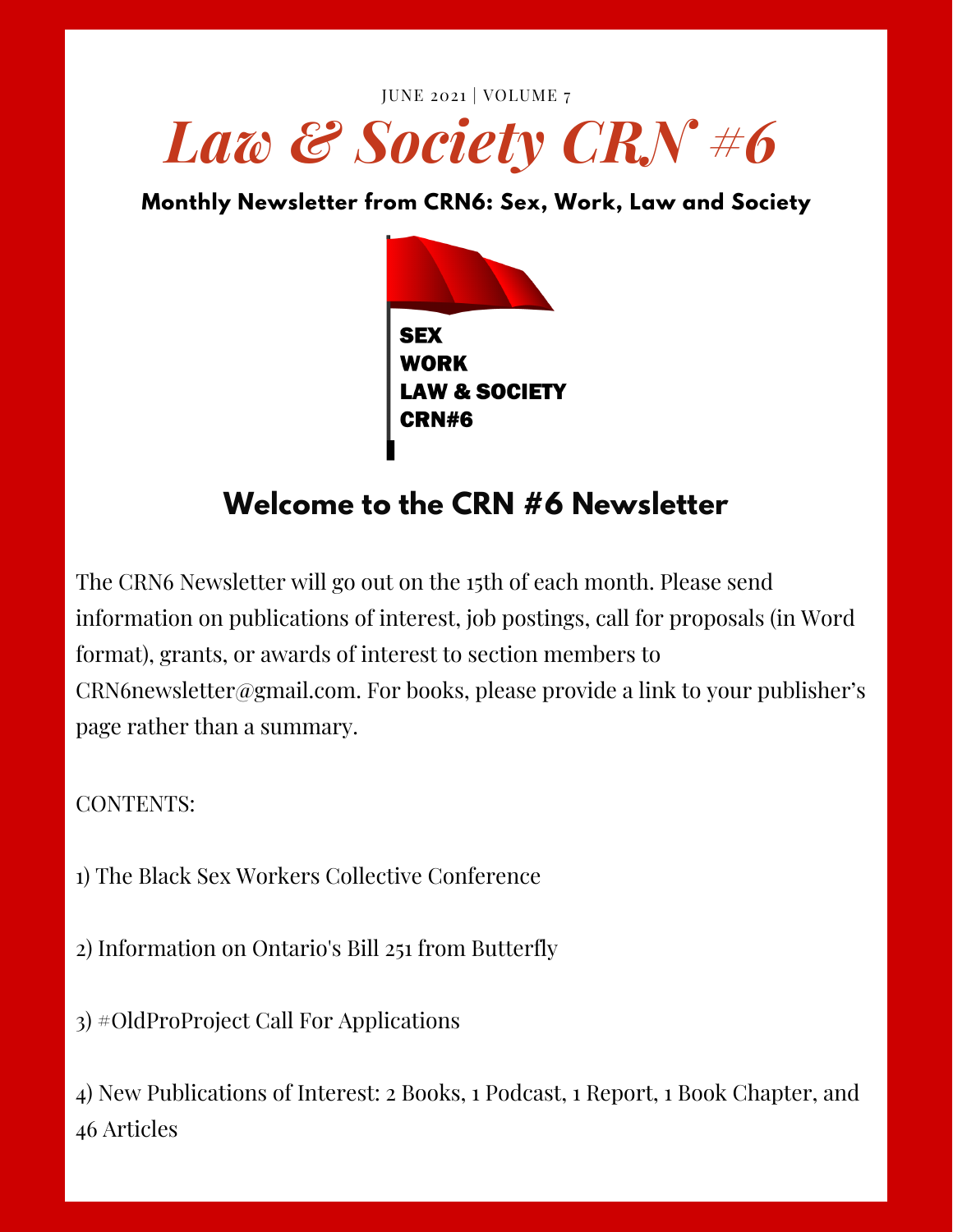# *Law & Society CRN6* JUNE 2021 | VOLUME 7

**Monthly Newsletter from CRN6 Sex, Work, Law and Society**

## **The Black Sex Workers Collective Conference**

**The Black Sex Worker's Collective is holding its first conference from Thursday, June 17th to Saturday, June 19th. The BSWC has given us a discount code: 75OFF, which is good for the entire 3-day pass. The conference will be recorded and people who cannot attend the entire three days will have access to the recordings for 30-days. This is a unique opportunity to support and learn from Black sex workers.**



**[https://www.eventbrite.com/e/1st-annual-black-sx-workers-conference](https://www.eventbrite.com/e/1st-annual-black-sx-workers-conference-reliberate-tickets-153352540577)reliberate-tickets-153352540577**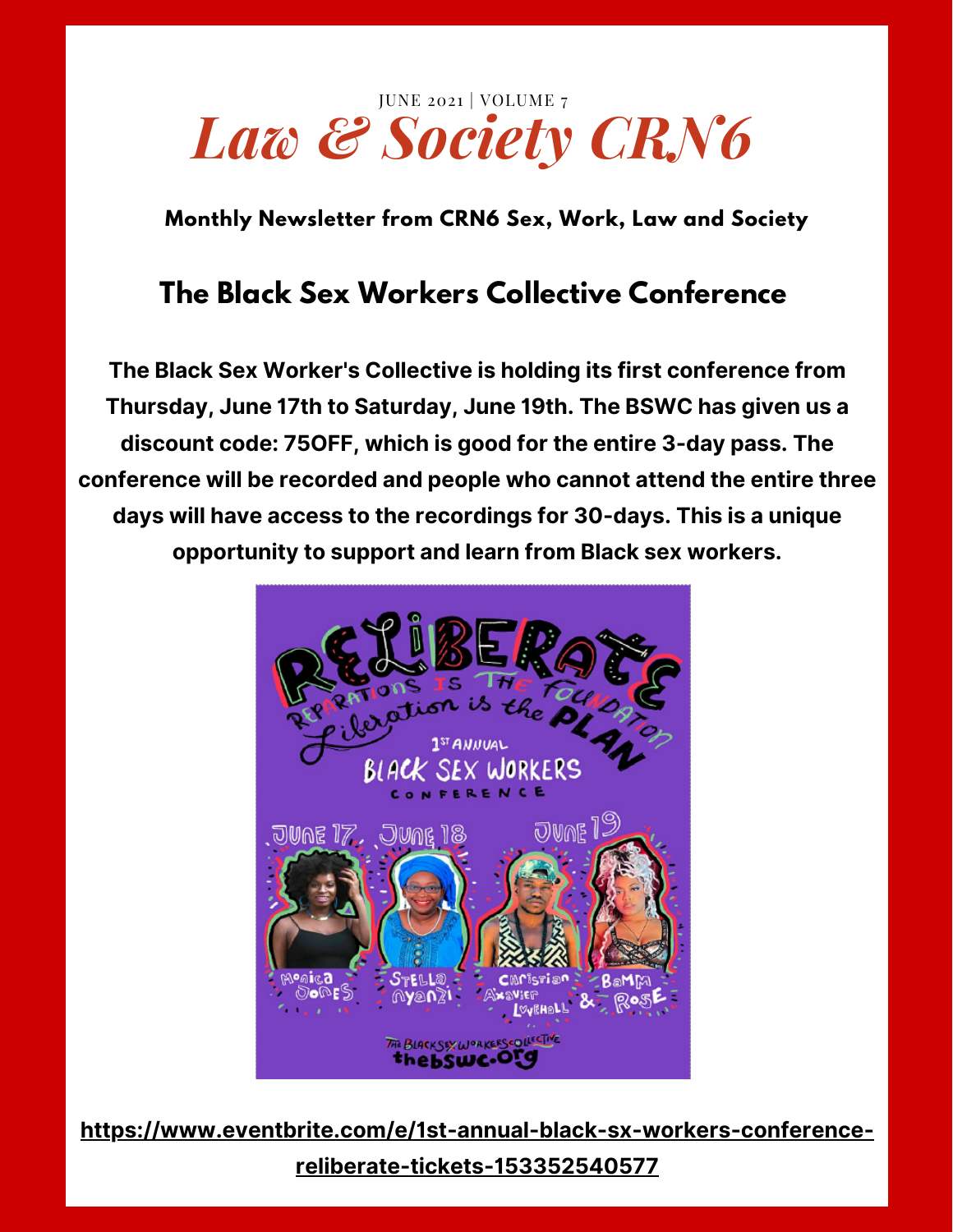# *Law & Society CRN6* JUNE 2021 | VOLUME 7

#### **Monthly Newsletter from CRN6 Sex, Work, Law and Society**

# **Information on Ontario's Bill 251 (Sent to CRN6 by Butterfly)**

Ontario's Bill 251 is named the Combating Human Trafficking Act, but this law will do nothing to prevent human trafficking. Bill 251 will only expand police powers to racially profile all residents while targeting sex workers. Because the law is framed as being about "protection" and "combating human trafficking" Bill 251 has thus far escaped scrutiny despite its dangerous and far-reaching consequences.

Bill 251 gives unchecked power to police and a new cadre of "inspectors" — including the ability to conduct sweeping surveillance with no oversight. This will put more Black, Indigenous and racialized communities, especially migrants, youth, women and sex workers at risk because it reinforces the conflation of sex work and human trafficking. Bill 251 allows police to further criminalize sex workers and surveil and harass communities associated with sex work. In Ontario and across the country, people increasingly support the call to #DefundThePolice and #AbolishPolice, yet this bill does exactly the opposite, expanding the budget as well as the scope of policing. This bill is a step in the wrong direction and allows police, inspectors and social workers to target, surveil and forcibly detain us under the guise of claiming to "protect" and "rescue" us.

#### **For more information on joining action against Bill 251:**

Joint submission from HIV Legal Network & Butterfly, [http://www.hivlegalnetwork.ca/site/joint-submission-on-bill-251-combating-human](http://www.hivlegalnetwork.ca/site/joint-submission-on-bill-251-combating-human-trafficking-act-2021/?lang=en)trafficking-act-2021/?lang=en

Details of Bill 251, Combating Human Trafficking Act, 2021, <https://www.ola.org/en/legislative-business/bills/parliament-42/session-1/bill-251>

Butterfly (Asian and Migrant Sex Workers Support Network) cswbutterfly@gmail.com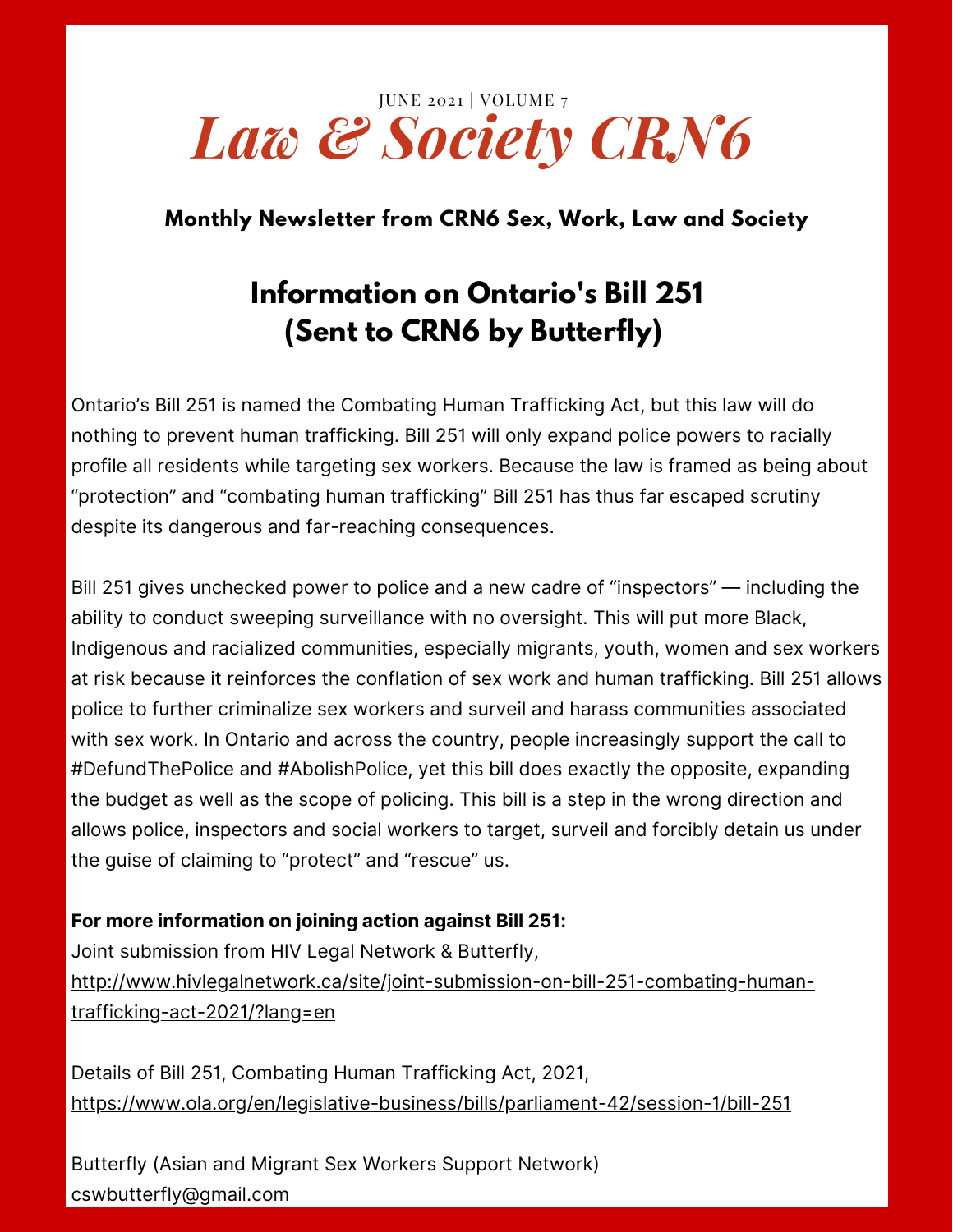# *Law & Society CRN6* JUNE 2021 | VOLUME 7

#### **Monthly Newsletter from CRN6 Sex, Work, Law and Society**

# **#OldProProject is now accepting applications!**

Calls for proposals for the #OldProProject are now open, and we wanted to make sure you knew about it. The #OldProProject is calling artists and collectives to bring sex worker history to life through art in all mediums. The #OldProProject is part of the Oldest Profession Podcast, which has an archive of episodes dedicated to sex worker history. Applicants are encouraged to select people or events covered in podcast episodes to inspire their creations. By sponsoring art about historical figures and moments from sex worker history, we can change the stories that told about sex workers.

We are accepting proposals until June 30th. <https://oldproproject.com/>

Prospective applicants are invited to learn more at the next info session: Info Session 2 - Tuesday June 22nd 5:30pm PST / 8:30 – 10pm EST Registration is required, [https://us02web.zoom.us/meeting/register/](https://us02web.zoom.us/meeting/register/%20tZUvce6rrz4jGtE8Z_HzMWAW6t5O3hyDitqg) [tZUvce6rrz4jGtE8Z\\_HzMWAW6t5O3hyDitqg](https://us02web.zoom.us/meeting/register/%20tZUvce6rrz4jGtE8Z_HzMWAW6t5O3hyDitqg)

We prioritize proposals that are collaborative in nature, and which include participation from sex worker led groups. To see an example of past projects, [https://oldproproject.com/past](https://oldproproject.com/past-projects/)projects/

If you or anyone you know would be interested in this project, we hope you will apply and spread the word. Please let me know if you have any questions about the #OldProProject.

Kaytlin Bailey, Founder of Old Pro Productions, Inc.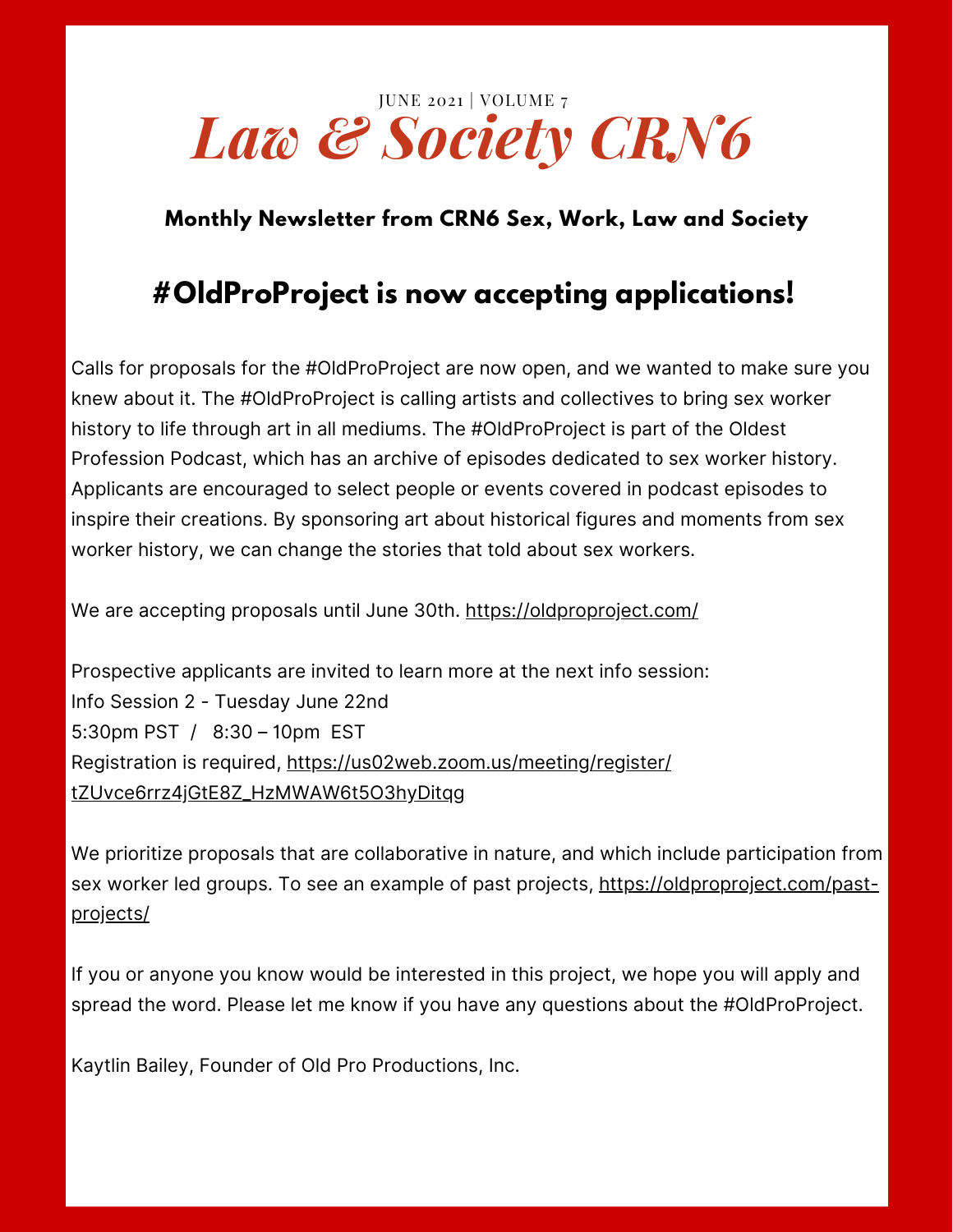

# **Publications of Interest**

#### **Books**

Bowen, Raven. 2021. *Work, Money and Duality: Trading Sex as a Side Hustle*. UK: Policy Press. <https://policy.bristoluniversitypress.co.uk/work-money-and-duality>

Scott, John, Geoffrey, Christian Grov, Victor Minichiello. 2021. *The Routledge Handbook of Male Sex Work, Culture, and Society*. New York, NY: Routledge https://www.routledge.com/The-[RoutledgeHandbook-of-Male-Sex-Work-Culture-and-Society/Scott-](https://www.routledge.com/The-RoutledgeHandbook-of-Male-Sex-Work-Culture-and-Society/Scott-GrovMinichiello/p/book/9780367716035)GrovMinichiello/p/book/9780367716035

#### **Podcasts**

New Books Podcast, featuring, John Geoffrey Scott and Christian Grov on, The Routledge Handbook of Male Sex Work, Culture, and Society, Apr 16, 2021, [https://newbooksnetwork.com/the-routledge-handbook-of-male-sex-work-culture-and](https://newbooksnetwork.com/the-routledge-handbook-of-male-sex-work-culture-and-society)society

#### **Reports**

Connelly, LJ. & English Collective of Prostitutes (ECP). 2021. EU migrant sex work in the UK post-referendum. University of Salford, Manchester. http://usir.salfor [d.ac.uk/id/eprint/60372/](http://usir.salford.ac.uk/id/eprint/60372/1/Full%20Report%20-%20EU%20migrant%20sex%20work%20in%20the%20UK%20post-Referendum.pdf)

#### **Book Chapters**

Le Bail, H. & Lieber, M. 2021. Sweeping the streets, cleaning morals: Chinese sex workers in Paris claiming their belonging to the cosmopolitan city. In Schmoll, C. et al. (Eds). *Migration, Urbanity and Cosmopolitanism in a Globalized World*. Pg 127-138. Cham, CH. Springer. [[Link](https://www.google.com/books/edition/Migration_Urbanity_and_Cosmopolitanism_i/i5AtEAAAQBAJ?hl=en&gbpv=0)]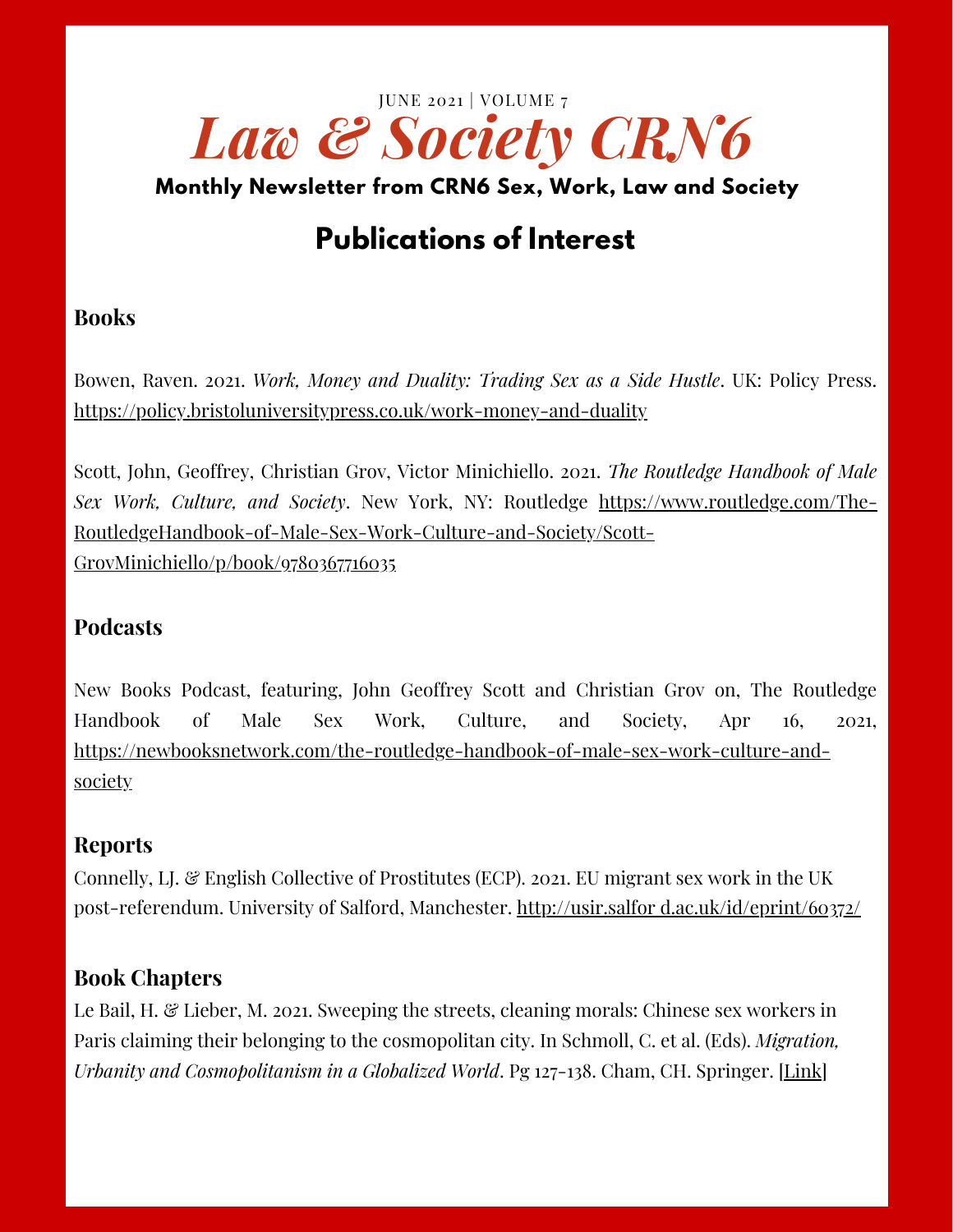

# **Publications of Interest Continued**

### **Articles (1 of 5)**

Jones, Angela. 2021. "Cumming to a Screen Near You: Transmasculine and Non-binary People in the Camming Industry." *Porn Studies*, Volume 8, issue, 2, pgs. 239-254.

Jones, Angela. 2021. "While the Credit Card Companies Investigate Sex Workers's Lives Hang in the Balance." *PeepShow Magazine*, May 29, 2021.

Jones, Angela. 2021. "HBO Crime Drama 'Mare of Easttown' Perpetuates a Familiar and Dangerous Trope." *PopMatters*, May 17, 2021.

Jones, Angela. 2021. "Sex Work, Part of the Online Gig economy, Is a Lifeline for Marginalized Workers." *The Conversation*, May 17, 2021.

Barb Brents, Angela Jones, Kate Korgan, and Ron Weitzer. 2021. "Scientific Evidence for Ending the Criminalization of Sex Work." *Nevada Independent*, March 31st, 2021.

Weitzer, R. 2021. Interaction Rituals and Sexual Commerce in Thailand's Erotic Bars. *Journal of Contemporary Ethnography*. <https://doi.org/10.1177/08912416211017253>

Are, C. (2021) The Shadowban Cycle: an autoethnography of pole dancing, nudity and censorship on Instagram, Feminist Media Studies, DOI: [10.1080/14680777.2021.1928259](https://www.tandfonline.com/doi/full/10.1080/14680777.2021.1928259)

Berg, Heather. 2021. Porn work, independent contractor misclassification, and the limits of the law. *Columbia Human Rights Law Review*. 52 (3), p1159-1198. [\[Link\]](http://hrlr.law.columbia.edu/hrlr/porn-work-independent-contractor-misclassification-and-the-limits-of-the-law/)

Moon, Moses. 2021. Symposium Introduction: Sex Workers' Rights, Advocacy, and Organizing. *Columbia Human Rights Law Review*. 52 (3), p1062-1083. [\[Link\]](http://hrlr.law.columbia.edu/hrlr/introduction-sex-workers-rights-advocacy-and-organizing/)

Albert, K. et al. 2021. FOSTA in Legal Context. *Columbia Human Rights Law Review*. 52 (3), p1084-1158. [\[Link\]](http://hrlr.law.columbia.edu/hrlr/fosta-in-legal-context/)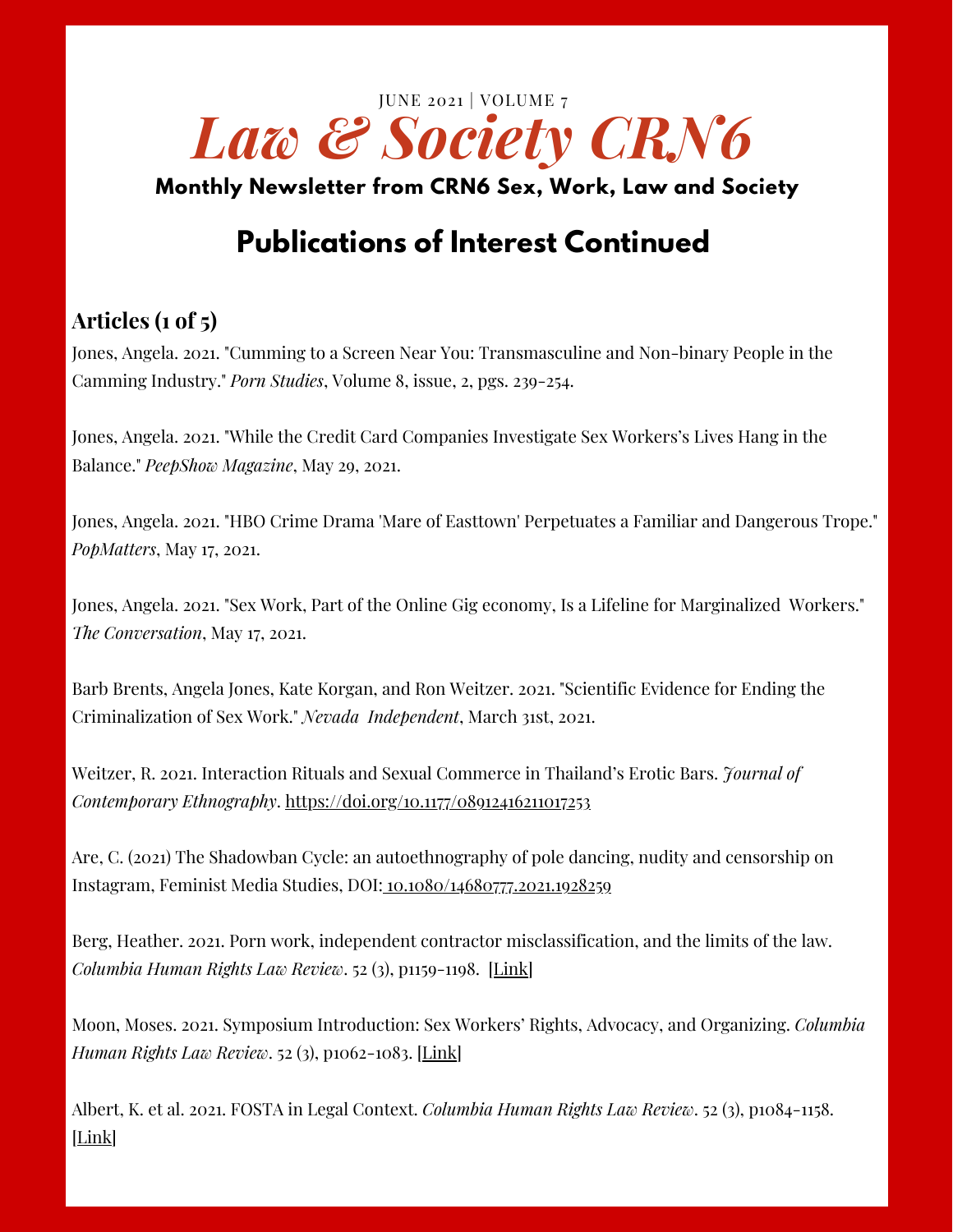

# **Publications of Interest Continued**

### **Articles (2 of 5)**

Lee, L. 2021. The Roots of "Modern Day Slavery": The Page Act and the Mann Act. *Columbia Human Rights Law Review*. 52 (3), p1199-1239. [\[Link\]](http://hrlr.law.columbia.edu/hrlr/the-roots-of-modern-day-slavery-the-page-act-and-the-mann-act/)

Morlet, P.S. 2021. The Many Lives of a "Win": Canada (Attorney General) v. Downtown Eastside Sex Workers United Against Violence Society. *Columbia Human Rights Law Review*. 52 (3), p1240-1266. [[Link\]](http://hrlr.law.columbia.edu/hrlr/the-many-lives-of-a-win-canada-attorney-general-v-downtown-eastside-sex-workers-united-against-violence-society/)

Sauceda, J. A. et al. 2021. Housing Stability and Transactional Sex among Spanish-Speaking and English-Speaking Transgender Women. *Annals of LGBTQ Public and Population Health*, 2(2). DOI: [10.1891/LGBTQ-](https://connect.springerpub.com/content/sgrlgbtq/2/2/135.abstract)2020-0013

Yang, L. S. et al. 2021. "The Financial Lives and Capabilities of Women Engaged in Sex Work: Can Paradoxical Autonomy Inform [Intervention](https://ideas.repec.org/a/ibn/gjhsjl/v13y2021i6p69.html) Strategies?," *Global [Journal](https://ideas.repec.org/s/ibn/gjhsjl.html) of Health Science*, 13(6), 1-69.

Avwioro, G. et al. 2021. Commercial Sex Work During Novel Coronavirus (SARS-CoV-2) Era in the Niger Delta Region: Relationships Between Knowledge, Preventive Practice, and Transmission Potential. *International Journal of Women's Health*, 13, 509—523. [DOI:](https://www.dovepress.com/commercial-sex-work-during-novel-coronavirus-sars-cov-2-era-in-the-nig-peer-reviewed-fulltext-article-IJWH) [https://doi.org/10.2147/IJWH.S303565](https://www.dovepress.com/commercial-sex-work-during-novel-coronavirus-sars-cov-2-era-in-the-nig-peer-reviewed-fulltext-article-IJWH)

Hosseini-Hooshyar, S. et al. (2021). Prevalence and Correlates of Sexual Violence Experienced by Female Sex Workers in Iran: Results from a National HIV Bio-Behavioral Surveillance Survey. *Violence Against Women*. [https://doi.org/10.1177/10778012211008992.](https://journals.sagepub.com/doi/10.1177/10778012211008992)

White, K. & Kamya, H. (2021). Transactional sex, consumer society, and neoliberalism in Uganda: A political economic analysis of drivers and models of response, *Global Public Health*, DOI: [10.1080/17441692.2021.1925943](https://doi.org/10.1080/17441692.2021.1925943)

Khumaidi, K., Yona, S., & Waluyo, A. (2021). Condom-use negotiation, alcohol consumption, and HIV-risk sexual behavior among female sex workers in Kupang, East Nusa Tenggara, Indonesia: A cross-sectional study. *Journal of Public Health Research*, 10(s1). [https://doi.org/10.4081/jphr.2021.2334](https://jphres.org/index.php/jphres/article/view/2334)

Fengjiang, Jiazhi. 2021. "To Be a Little More Realistic": The Ethical Labour of Suspension among Nightclub Hostesses in Southeast China. *Pacific Affairs*. 94 (2) 307-328. DOI: <https://doi.org/10.5509/2021942307>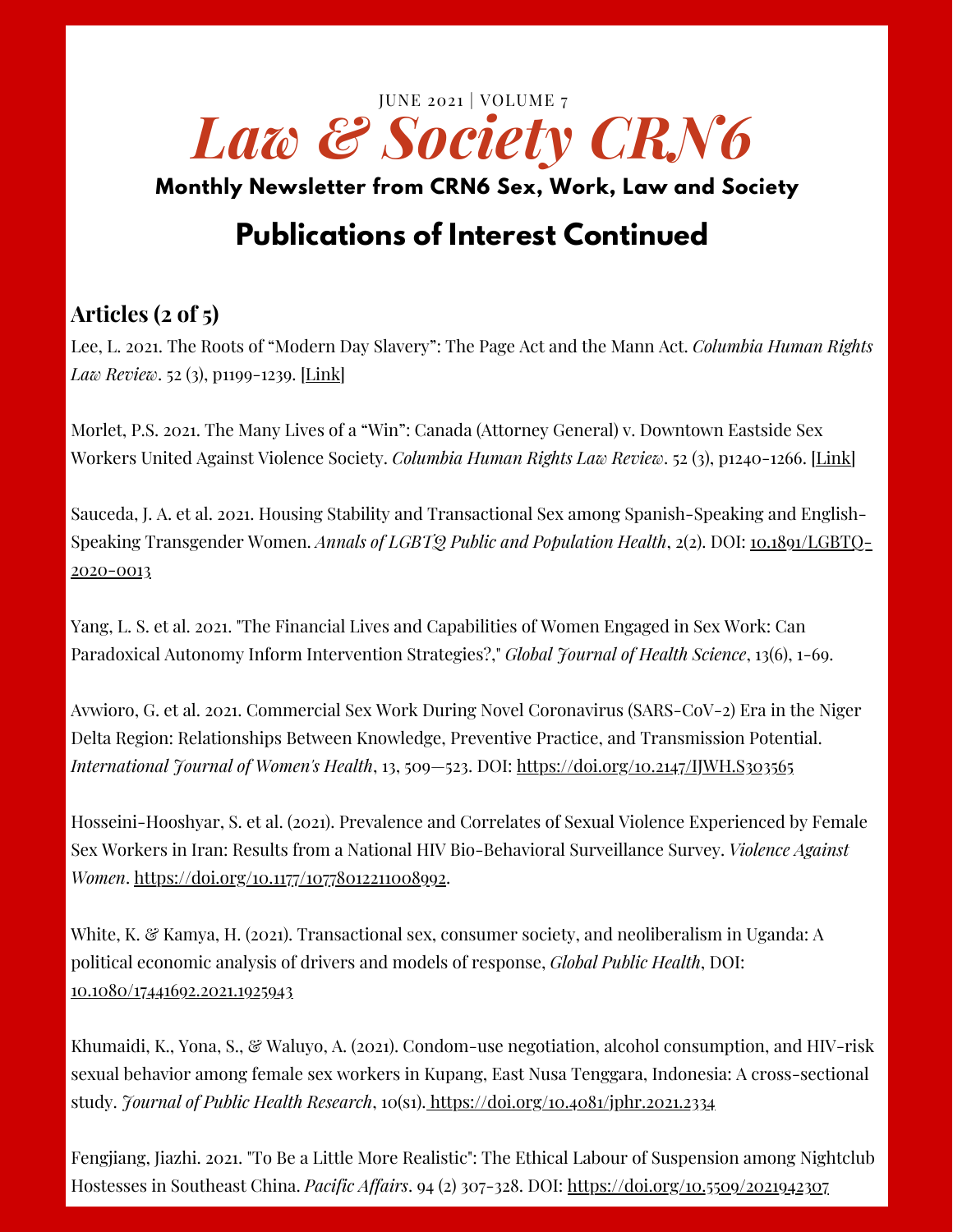

# **Publications of Interest Continued**

### **Articles (3 of 5)**

Maria, A. et al. 2021. Young age and sex work are associated with HIV seroconversion among transgender women in São Paulo, Brazil, *JAIDS Journal of Acquired Immune Deficiency Syndromes*: doi: [10.1097/QAI.0000000000002737](https://journals.lww.com/jaids/Abstract/9000/Young_age_and_sex_work_are_associated_with_HIV.95872.aspx)

Hensen, B. et al. 2021. How can we support the use of oral PrEP among young women who sell sex? A PrEP cascade analysis, *JAIDS Journal of Acquired Immune Deficiency Syndromes*, doi: [10.1097/QAI.0000000000002733](https://journals.lww.com/jaids/Abstract/9000/How_can_we_support_the_use_of_oral_PrEP_among.95869.aspx)

Tsang, E.Y.H. (2021), Transformative emotional labour, cosmetic surgery, and masculinity: Rural/urban migration in China's gay commercial sex industry. *Singapore Journal of Tropical Geography*. <https://doi.org/10.1111/sjtg.12377>

Shih, E. (2021). The Trafficking Deportation Pipeline: Asian Body Work and the Auxiliary Policing of Racialized Poverty. *Feminist Formations* 33(1), 56-73. doi:[10.1353/ff.2021.0003.](https://muse.jhu.edu/article/793671/summary)

Coward, Christian. 2021. "Breaking Secondary Trauma: Developing Conviction Relief Legislation in the United States for Sex-Trafficking Victims," *University of Baltimore Law Review*, 50(3). <https://scholarworks.law.ubalt.edu/ublr/vol50/iss3/5>

Mate, Rekopantswe. 2021. 'Looking for money': hustling, youth survival strategies and schizoid subjectivities in Zimbabwe's crisis, *African Identities*, DOI: [10.1080/14725843.2021.1913095](https://www.tandfonline.com/doi/abs/10.1080/14725843.2021.1913095?journalCode=cafi20)

Nestadt, D.F. et al. 2021. Sex Workers as Mothers: Correlates of Engagement in Sex Work to Support Children. *Glob Soc Welf*. <https://doi.org/10.1007/s40609-021-00213-8>

Kerrigan, D. et al. 2021. Correction to: Development of the Experiences of Sex Work Stigma Scale Using Item Response Theory: Implications for Research on the Social Determinants of HIV. *AIDS Behav*. <https://doi.org/10.1007/s10461-021-03298-6>

Trudeau, E. 2021. Discontented and Jack of all trades: Revisiting male survival sex workers through modern sex work lenses. *Sexualities*. <https://doi.org/10.1177/13634607211026465>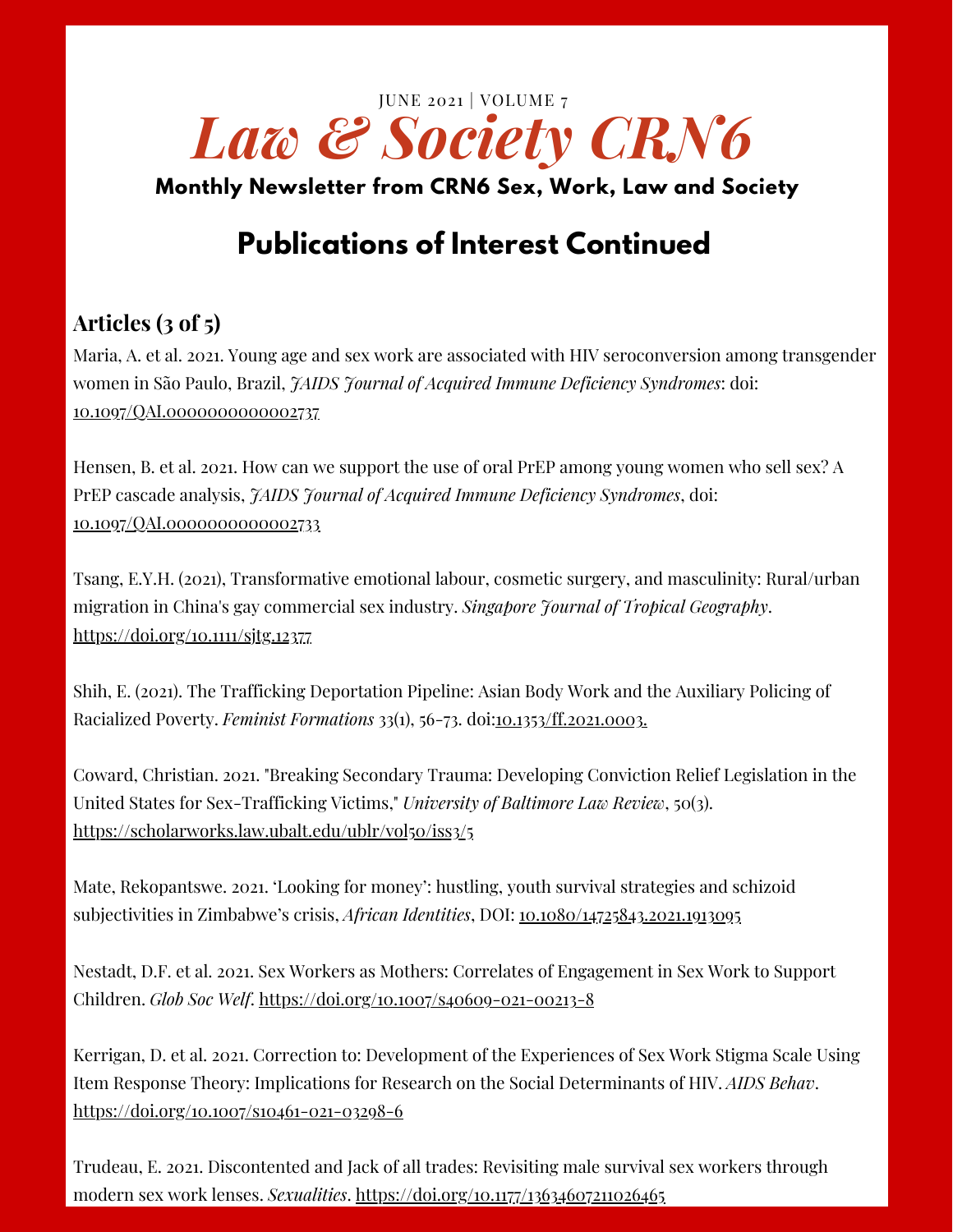

# **Publications of Interest Continued**

### **Articles (4 of 5)**

Min Joo Lee (2021) Webcam modelling in Korea: censorship, pornography, and eroticism, *Porn Studies*, DOI: [10.1080/23268743.2021.1901602](https://www.tandfonline.com/doi/abs/10.1080/23268743.2021.1901602)

Goldberg, Kate. 2021. Time's Up: A Call to Ban the Use of Sex as an Investigatory Tactic In Alaska, *Alaska Law Review* 38, 65-91. <https://scholarship.law.duke.edu/alr/vol38/iss1/4>

Wang, Yilin. 2021. Playing live-streaming 'love games': mediated intimacy and desperational labour in digital China, *Journal of Gender Studies*, DOI: [10.1080/09589236.2021.1929100](https://www.tandfonline.com/doi/abs/10.1080/09589236.2021.1929100)

Mutola, S. et al. 2021. The Plight of Female Cameroonian Migrant Sex Workers in N'Djamena, Chad: A Case of Intersectionality. *J Immigrant Minority Health*. <https://doi.org/10.1007/s10903-021-01216-5>

Ahmadi, S. et al. 2021. HIV testing and its associated factors among street-based female sex workers in Iran: results of a national rapid assessment and response survey. *Subst Abuse Treat Prev Policy* 16, 43. <https://doi.org/10.1186/s13011-021-00382-x>

Escot, L., et al. 2021. Can the legal framework for prostitution influence the acceptability of buying sex?. *J Exp Criminol*. <https://doi.org/10.1007/s11292-021-09465-y>

Are, C. (2021) The Shadowban Cycle: an autoethnography of pole dancing, nudity and censorship on Instagram, *Feminist Media Studies*, DOI: [10.1080/14680777.2021.1928259](https://www.tandfonline.com/doi/full/10.1080/14680777.2021.1928259)

Purkayastha, Prarthana. 2021. Outing Pleasure and Indulgence: Indubala's Scrapbook and the Red-Light Dances of Calcutta, *Contemporary Theatre Review*, 31:1-2, 14-33, DOI: [10.1080/10486801.2021.1878502](https://www.tandfonline.com/doi/abs/10.1080/10486801.2021.1878502?journalCode=gctr20)

Ross LE, et al. 2021. Access to sexual and reproductive health care among young adult sex workers in Toronto, Ontario: a mixed-methods study. *CMAJ Open*. 14;9(2):E482-E490. doi: [10.9778/cmajo.20200049](https://pubmed.ncbi.nlm.nih.gov/33990362/).

Ogden, S. et al. 2021. "You need money to get high, and that's the easiest and fastest way:" A typology of sex work and health behaviours among people who inject drugs, *International Journal of Drug Policy*, <https://doi.org/10.1016/j.drugpo.2021.103285>